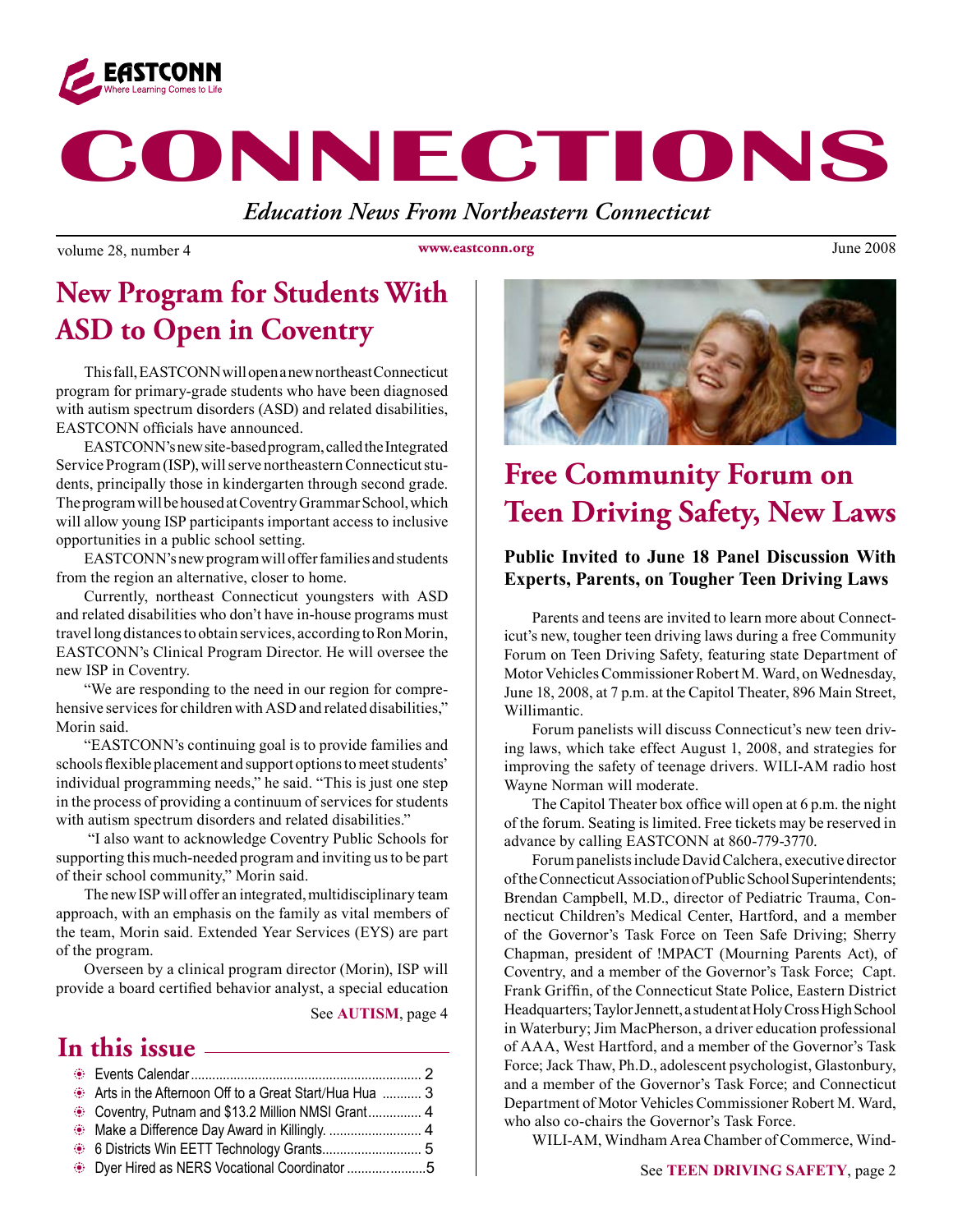#### **TEEN DRIVING SAFETY** continued from page 1

ham Regional Community Council, Windham Hospital, Charter Communications, the Chronicle, Willimantic Fire Department, Willimantic Police Department, Safe Kids Windham County, and EASTCONN are co-sponsoring the forum.

Last November, in the aftermath of seven teenage deaths in car crashes over a four-month period, Connecticut Gov. M. Jodi Rell formed the Governor's Task Force on Teen Safe Driving. Task Force recommendations resulted in the state legislature's bipartisan approval of new, tougher teen driving laws, which will affect both teens and their parents. The new laws will impose tighter restrictions and enforce tougher penalties for teen driving violations.

The DMV's Center for Teen Safe Driving web site reports "…car accidents claimed the lives of 15 teens in 2007 and 14 teens in 2006. In the frst three months of this year, the state lost seven teens to traffic fatalities on Connecticut roadways."

To learn more about Connecticut's new teen-driver laws, visit [www.ct.gov/teendrivin](http://www.ct.gov/teendriving)g.

# **Calendar of EASTCONN Events**



#### **JUNE 2008**

13 .............ConnCASE

#### **JULY 2008**

- 1-3..........Technology, Writers and Writing
- 9 ............. Using Poetry to Help Readers Connect to Text and Infer Meaning
- 15, 16 .......Creating a Classroom Web Site
- 16 ............. Strategy Instruction to Enhance Comprehension and Vocabulary Development
- Using Nonfiction
- 23 .............Blogging Basics
- 24 .............The Wonderful World of Wikis
- 30 ............. Potential of Podcasting
- 31 ............. Digital Storytelling

#### **AUGUST 2008**

- 5 ............. Google Earth in the Classroom 6 ............. Google Tools for Educators 12 ............. SMARTBoard in the Classroom for Beginners 13 .............Intel Teach Leadership Forum 13 ............. Supporting and Maintaining a Culture that Aligns with SRBI and RTI (& Oct. 8) 13 .............Increase Students' Understanding, Engagement & Motivation in All Content Areas with Foldables Part I 14 ............. Using Foldables in All Content Areas: Part II 14, 15 ....... Scratch 15 ............. Making Sense of Math Text 18 .............Increasing Student Achievement through
	- Content Area Writing
- 18, 19 .......Thinkfnity

*Note: Workshops fll up quickly, so please reserve seats early. EASTCONN workshops are subject to change. Please e-mail the EASTCONN Conference Offce at [conferenceoffce@eastconn.org](mailto:conferenceoffice@eastconn.org) for more information about any of the meetings and workshops listed here. Register online for any of the above workshops at <www.eastconn.org>. Click on "Workshops."* <sup>2</sup>





*In March, ACT students mounted their frst-ever fully staged musical production when they performed The Wiz, a witty, urbanized musical based on The Wizard of Oz. Main characters from the sold-out show are depicted above, including, left to right, Aimee-Rose Willett (a resident of Putnam) as Dorothy; David Wikholm (Columbia) as The Cowardly Lion; Laura Gorman (Plainfeld) as The Scarecrow; and Anna Nassiff (Columbia) as The Tin Man.* 

 $\circledast$ 

### **Some Slots Remain at CTAA Summer Musical Camp**

The Capitol Theater Arts Academy's 2008 Summer Musical Theater Camp still has openings for campers, grades 4-12, who are interested in performance or technical theater.

The camp, which is administered by EASTCONN at the Capitol Theater, 896 Main Street, Willimantic, will present



a fully staged production of *Bye Bye Birdie* at the end of the session, on three days starting July 31, Aug. 1 & Aug. 2. CTAA camp runs June 30 through Aug. 2. Campers may elect to participate in either the performance (acting, singing, dancing) or technical sides (lighting, set-

design and construction, costumes) of the program.

Visit www.eastconn.or[g/capitoltheaterarts](http://www.eastconn.org/capitoltheaterarts) and click on Summer Camp 2008, or contact CTAA Director Adam Friedman at 860-465-5636 or via e-mail at afriedman@eastconn.org.

#### **EASTCONN** *Connections*

Writer/Editor: Teddie Sleight  $\sim$  tsleight[@eastconn.or](mailto:tsleight@eastconn.org)g Assistant: Cindy Laurendeau  $\sim$  claurendeau $\omega$ eastconn.org

**[Communications Department](%20mailto:connections@eastconn.org)**

[Dotty Budnick](mailto:dbudnick@eastconn.org), Director  $\sim$  dbudnick@eastconn.org

#### **EASTCONN Administration**

Paula M. Colen, Executive Director

**EASTCONN**, 376 Hartford Turnpike, Hampton, CT 06247 860-455-0707 FAX: 860-455-0691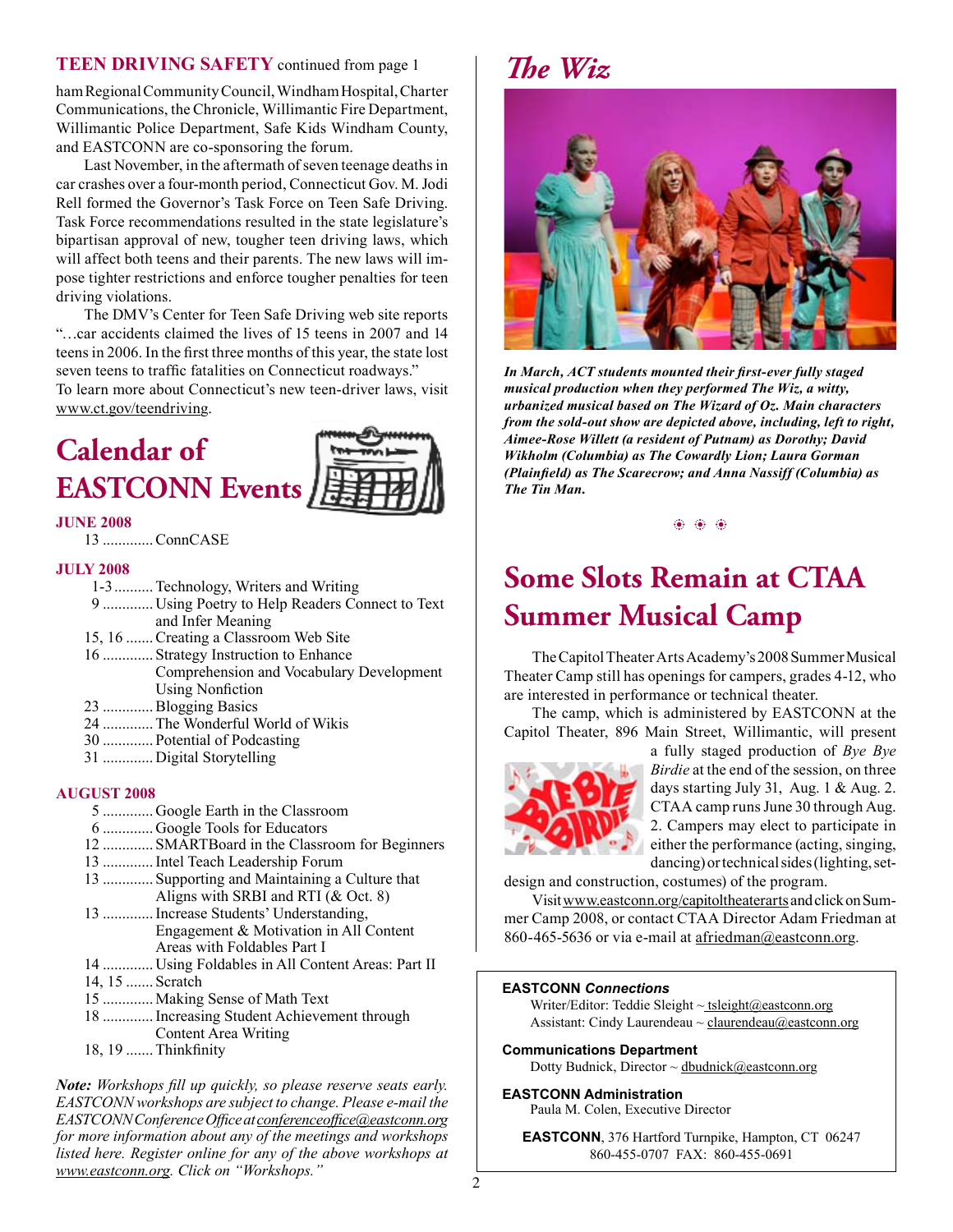### **Arts in the Afternoon Off to a Great Start Chinese Puppeteer Hua Hua Teaches Ancient Art of Shadow-Puppet-Making to Kids**

Arts in the Afternoon, EASTCONN's new, after-school, arts enrichment program for Windham children and their families, is off to a great start, according to program offcials, who say the integrated arts curriculum, visiting artists, and creative programming are having positive effects on participating youngsters.

Funded by a \$97,000 Connecticut State Department of Education grant, Arts in the Afternoon opened its doors in early February to Windham area children, grades 3-10. The program takes place at the Windham Heights Community Learning Center in Windham.

"Arts in the Afternoon is going very well," observed Dan Mullins, Program Coordinator. "We have an artist-in-residence who conducts dance lessons on-site, and our students also attend dance, acting and keyboard classes at the Capitol Theater Arts Academy [EASTCONN's community arts program in Willimantic]." So far, students have worked with two different puppeteers and a professional mime.

"Arts in the Afternoon gives kids one more safe and nurturing place to go after school for assistance with their academic life, as well as helping them develop their social skills by working with peers and a diverse staff," said EASTCONN's Nancy Vitale, Manager of Arts in the Afternoon.

"The program keeps kids involved in academic, positive activities that foster positive youth development and leadership skills," Vitale said. "We have a heavy focus on language arts, language acquisition, comprehension, fuency and more."



*Chinese puppeteer Hua Hua shows a delighted student how to make a shadow puppet dance across the screen during a recent puppeteering class at EASTCONN's Arts in the Afternoon program at Windham Heights. Hua Hua is one of the distinguished artists who have been invited to teach at Arts in the Afternoon.*

Pedro Flores, 19, an Arts in the Afternoon staffer, said children were lucky to have an after-school arts program at Windham Heights.

"I was raised here [at Windham Heights]," Pedro said, "and there's a lot more to do here now because of [Arts in the Afternoon] than there ever was when I was growing up. It helps keep kids out of trouble."

In the context of the arts, the program's curriculum is designed to complement classroom instruction, improve student achievement in the arts, language arts, math and technology, in addition to encouraging parental engagement.



*Arts in the Afternoon youngsters concentrated on creating Chinese shadow puppets using oak tag, glue, scissors, fasteners, tape and lots of imagination. A short time later, the boys used their puppets to present a spirited, giggle-flled puppet show to fellow students.* 

A delightfully colorful scene unfolded during one recent Arts in the Afternoon session when Chinese puppeteer Hua Hua Zhang engaged a large group of youngsters in the ancient art of making Chinese shadow puppets.

Hua Hua, a professional artist who is both internationally renowned and a graduate of UConn's school of puppetry, traveled from Pennsylvania to guest-teach.

"Remember!" Hua Hua said, as the children made their own puppets, "Everybody has a different imagination and a different talent. Trust your imagination."

Hua Hua said her shadow puppet workshop helped children focus not only on art, but also on language arts skills since each child was asked to create a short, shadow puppet play against a back-lit, white screen at the end of the workshop. The children also worked with geometric shapes to construct their own shadow puppets.

 "Art and education together are so important," said Hua Hua. "My goal is to help children recognize that everyone has potential in art. All they have to do is try."

While Hua Hua and staff assisted them, the children chattered happily back and forth in both English and Spanish as they changed fuorescent-colored oak tag shapes into shadow puppet creatures. Learn more about Hua Hua at www.huahuaz.com.

Arts in the Afternoon will operate a six-week summer session, Monday through Thursday, from July 8 through August 14, Vitale said. The session, which has weekly themes, will offer regular feld trips.

To learn more about Arts in the Afternoon, e-mail Dan Mullins at dmullins@eastconn.org. Or, contact Nancy Vitale at 860-455-0707, or at nvitale@eastconn.org.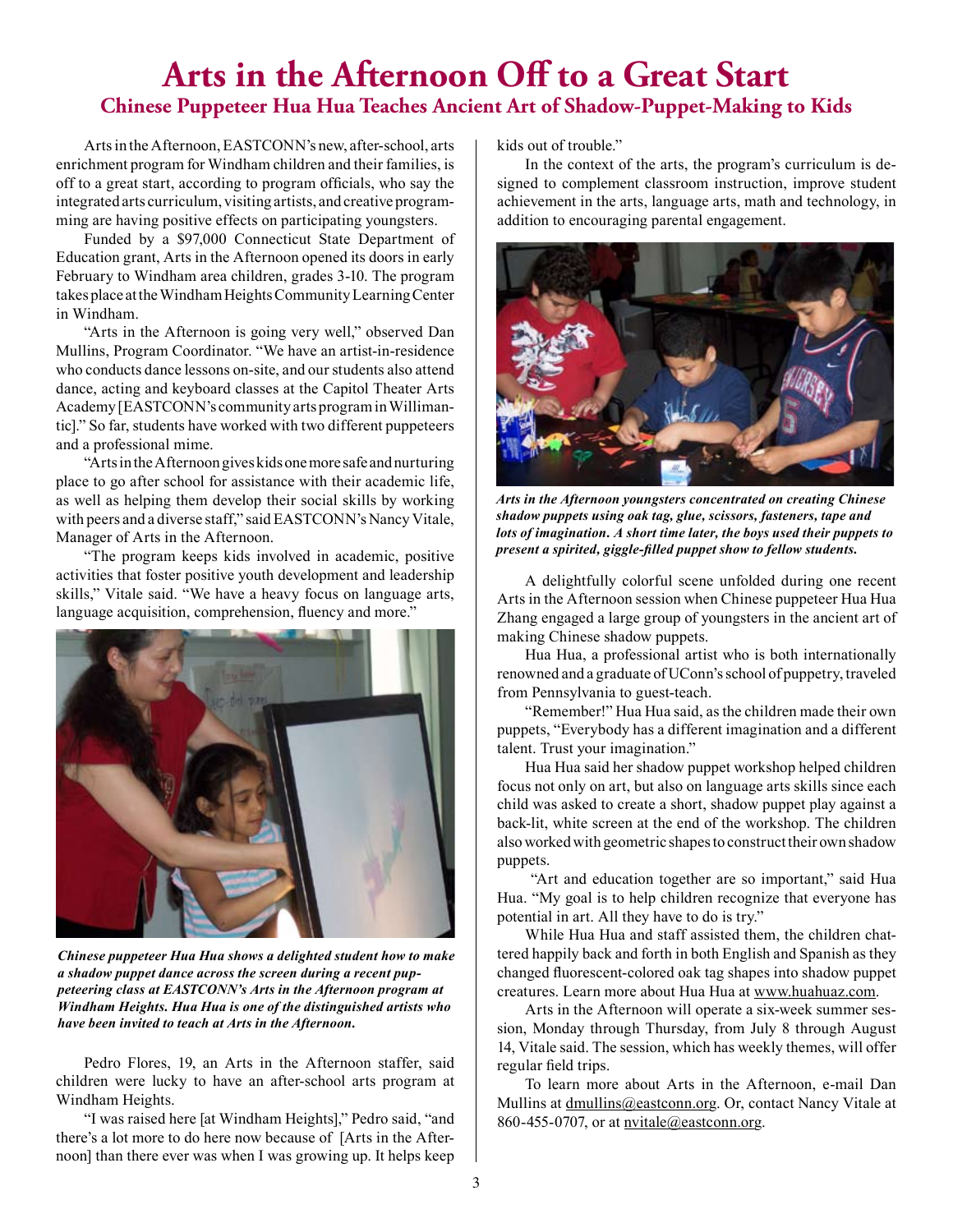### **Coventry, Putnam Get Share of \$13.2 million to Bolster AP Science, Math, English**

### **EASTCONN's Helen Weingart Named Field Project Manager for NMSI Grant**

Coventry and Putnam are among 10 Connecticut towns that will get a share of a \$13.2-million National Math and Science Initiative (NMSI) grant to bolster AP science, math and English at the high school level. The NMSI grant is intended to encourage students to pursue careers in science and technology.

Over a five-year period, the NMSI grant, called Project Opening Doors, will distribute \$465,467 to Coventry and \$385,788 to Putnam. The program will be expanded in the next five years to include at least 25 to 30 Connecticut schools, officials said.

In partnership with the Connecticut Business and Industry Association (CBIA), the State of Connecticut was awarded the funds following a highly competitive grant process. EASTCONN assisted with the grant application and EASTCONN Staff Developer Helen Weingart has been named the Field Project Manager for Project Opening Doors.

Connecticut is one of only seven states to win a grant from NMSI. The grant is part of NMSI's Advanced Placement training and incentive program. NMSI is a non-proft organization designed to help America maintain its global leadership position in technological innovation, according to CBIA press materials.

The grant was awarded to the CBIA's Education Foundation in partnership with the Connecticut Academy for Education in Mathematics, Science and Technology; the Connecticut Science Center; the State Department of Education; and the Connecticut Department of Higher Education.

The 10 Connecticut towns that will beneft from a portion of the \$13.2-million NMSI grant include Ansonia, Coventry, Danbury, East Hartford, Hartford, New Britain, New London, Putnam, Stamford and Waterbury.

Exxon Mobil Corp., the Bill and Melinda Gates Foundation and the Michael and Susan Dell Foundation are also supporting the national initiative.

To learn more, contact Project Opening Doors Field Project Manager Helen Weingart at 860-455-0707, or via e-mail at hweingart@eastconn.org.

#### $\circledast$   $\circledast$   $\circledast$

#### **AUTISM** continued from page 1

teacher and one-to-one instructors for each child. In addition, related services personnel will be available on-site.

In its frst year, ISP plans to accept fve children into the program, Morin said, adding that ISP's highly structured approach to intervention is aligned with the latest National Research Council fndings and recommendations.

To learn more about EASTCONN's new Integrated Service Program, contact Ron Morin at **rmorin@eastconn.org**, or by cell at 860-933-7371.

# **Caring Killingly Volunteers Win \$10,000 For Helping Teacher After Cancer Diagnosis**



*Killingly Intermediate School teacher Mona Gardiner (front left) celebrates with her friend, cancer survivor Judy Quinn (front right), and Quinn's three children (standing), as they display the April USA Weekend Magazine announcing the 2008 Make a Difference Day Awards. Missing from photo, Wendy Johnson-Cavar.* 

Thanks to combined fund-raising efforts on behalf of a teacher diagnosed with breast cancer, Killingly Intermediate School, Killingly Memorial School and community volunteers were named \$10,000 National Award recipients of the Make A Difference Day Awards 2008.

Make A Difference Day, which takes place the fourth Saturday each October, encourages volunteerism and is sponsored by *USA Weekend Magazine*. The Killingly award was announced in the magazine in late April.

When former Killingly Memorial School teacher Judy Quinn learned she had breast cancer in June 2007, friends and students from Killingly took action. Quinn, who was 49 and a single mother, had just started a new teaching job in another Connecticut district, which meant she had few sick days as she faced weeks of treatment.

Wendy Johnson-Cavar, a friend of Quinn's, began organizing a "huge" beneft dinner and auction. Another Killingly teacher and friend, Mona Gardiner, who was already involved with other Make a Difference Day activities at KIS, joined forces with Johnson-Cavar to hold the Quinn beneft on Make a Difference Day in October 2007.

"Everything just seemed to fall into place," said Gardiner.

Students and staff were involved throughout the project. KIS sixth-graders hosted a "Harvest Fest" for the Judy Quinn Beneft Fund. Both KMS and KIS hosted Casual Day for Charity in Quinn's honor. KIS staff donated baskets, services and gifts to be raffed off at the beneft. KMS staff assisted and local businesses donated gift certifcates.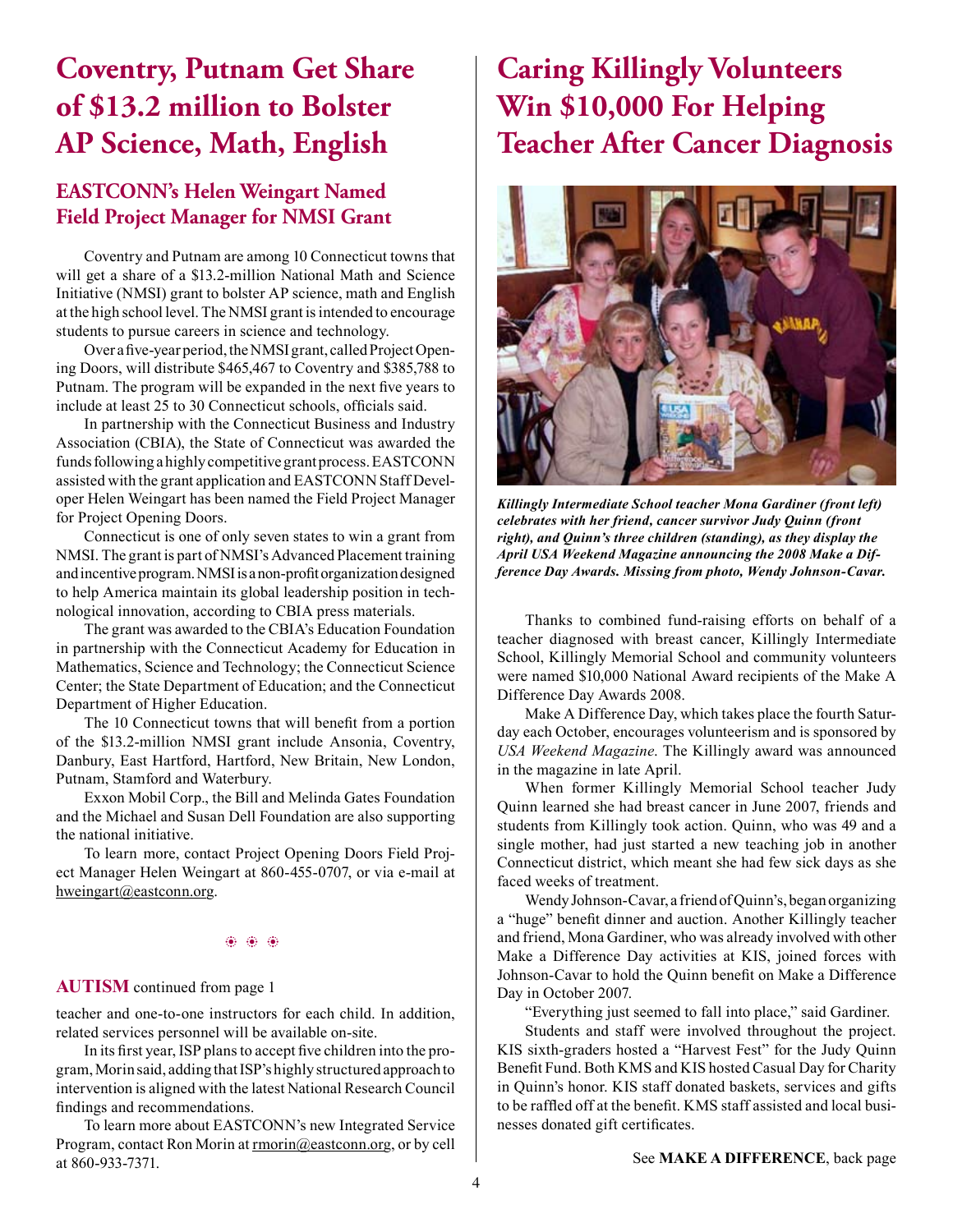### **Six EASTCONN Districts Win Technology Grants**

The Connecticut State Department of Education has awarded technology grants to six districts in the EASTCONN region, including Ashford, Brooklyn, Killingly, Mansfeld, Willington and Windham.

Only 13 grants (up to \$65,000 apiece) were awarded statewide by the federal Enhancing Education Through Technology (EETT) program, also known as CSDE Title II Part D. The state announced its EETT awards in late May. The yearlong EETT grant will serve grantees through June 30, 2009.

EETT funding will allow middle schools to develop "assured technology experiences" for students, according to Jim Huggins, EASTCONN's Director of Teaching, Learning and Technology.

"What that means is that embedded in each school's curriculum content areas would be a technology component that requires students to meet both technology competencies and content area standards," said Huggins.

"For example," Huggins continued, "while middle school students are becoming proficient in a subject like social studies, they might also be asked to do online research, collaborate through an online environment, and develop a podcast to demonstrate their learning."

The EETT grant will be used to develop assured technology experiences that can be shared by schools statewide, Huggins said. The grant will also fund professional development and new equipment, such as SMART boards, iPods, and science probeware.

 Brooklyn, which plans to use EETT funds to embed technology in its science curriculum, for example, is considering new SMART boards and science probeware, Huggins said. EAST-CONN assisted Brooklyn and Windham with the EETT grant process. EASTCONN is also exploring a regional collaborative effort between the six school grantees.

In Mansfeld, the EETT grant will be applied to fourth

graders' traditional American Indian unit, culminating in collaborative digital storytelling projects and podcasts, according to Steve Sokoloski, Mansfeld's PreK-4 Technology Coordinator. He and Jim Griffth, Mansfeld's Technology Coordinator for grades 5-8, were the primary authors of Mansfeld's EETT grant.

a robotics and writing unit, while eighth-graders will



Mansfeld seventh-graders *In purple, above, the six northeast*  will apply grant funding to *Conn. towns that won tech grants*

explore the physics of fight using Adobe's Flash Animations to illustrate a manual about fight, Sokoloski said.

Other 2008-2009 Connecticut EETT grant winners include Bloomfeld, Danbury, Derby, Groton and Norwich, Cooperative Educational Services (CES), in Trumbull, and the Interdistrict School for Arts and Communication (ISAAC), in New London.

# **New Vocational Coordinator Gives Northeast Regional School Students an Edge Out There...**



*Steven Dyer is Northeast Regional School's New Vocational Coordinator*

Building on its recent successes, Northeast Regional School in Brooklyn has expanded its student school-to-work program by hiring a new Vocational Coordinator.

 "My goal is to open a window to new career opportunities that our young adults might never have thought possible," said Steven Dyer, NERS' new Vocational Coordinator.

"I want our students to take risks and to have the chance to try unexpected careers and to discover who they are and what they would like to be."

Dyer will work closely with area businesses to create local internships and new job opportunities

for NERS students. He will also provide students with ability assessments, vocational goals counseling, assistance with job applications, resumes, interview techniques and business-letterwriting skills, among other things.

NERS, which is administered by EASTCONN, offers a regional, educational, day treatment program focusing on vocational opportunities for high school students who have been unsuccessful in traditional school settings.

"Bringing Steve Dyer on board is another way Northeast Regional School is improving its focus as an exemplary day treatment program with a strong vocational emphasis," said Thomas F. Cronin, EASTCONN's Director of Education Services.

One sign of the blossoming vocational opportunities at NERS is its new Student Chapter of the National Association of Home Builders of the United States.

 Under the auspices of an EASTCONN Interdistrict program called Skills for Success, NERS students have created their own small-business environment. Students recently elected officers, which teaches them how a board-governed business works. Students also learn valuable lessons in team decision-making and the importance of giving back to the community, Dyer said.

 Students are learning about the basic tools used in the residential construction feld, as well as the importance of forging strong relationships with other trade professionals. Dyer said that NAHB students will make and sell picnic tables and other items in the community. Area businessmen are advising the NAHB student chapter.

For more information about NERS, contact Principal Denise Davis-Resonina at 860-779-5613, or via e-mail at [dresonina@](mailto:ddavis@eastconn.org) [eastconn.or](mailto:ddavis@eastconn.org)g.

To learn more about NERS vocational opportunities, contact Steven Dyer at [sdyer@eastconn.or](mailto:sdyer@eastconn.org)g.